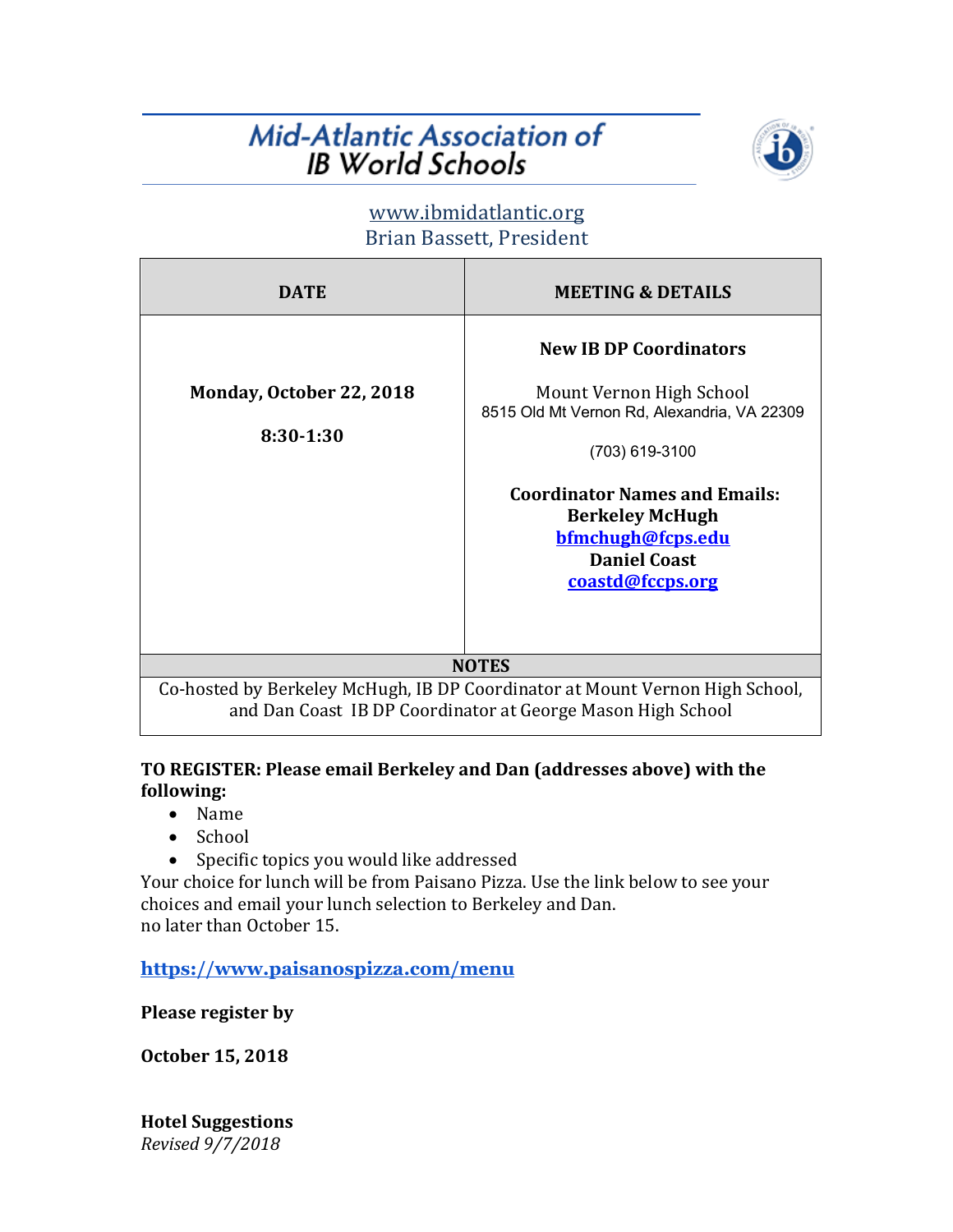#### **Hampton Inn & Suites Mt. Vernon/Belvoir-Alexandria South Area**

8843 Richmond Hwy, Alexandria, VA 22309 (703) 619-7026 Approx \$180 3 miles from MVHS

#### **Best Western Mount Vernon/Belvoir**

8751 Richmond Hwy, Alexandria, VA 22309 (703) 360-1300 Approx \$100 3 miles from MVHS

#### **Directions to Location**

#### **From North of location:**

Cross the Potomac River on I-495 South via the American Legion Memorial Bridge Continue on I-495 for 17 miles Take exit 177 A and continue onto US-1 South Continue for 6.5 miles on US -1 South Take a left onto Rt. 235 - Mt Vernon Highway and travel approximately I miles Bear right onto Old Mount Vernon Highway MVHS will be on your left, park near the football stadium

#### **From South of location:**

Take I-95 North across the Occoquan River Exit onto US-1 North immediately after crossing the river Continue on US-1 North for approximately 8.5 miles Turn right on to Rt. 235 – Mt. Vernon Memorial Highway and travel 2 miles Turn left onto Old Mount Vernon Highway and travel 1 mile MVHS will be on your right, park near the football stadium